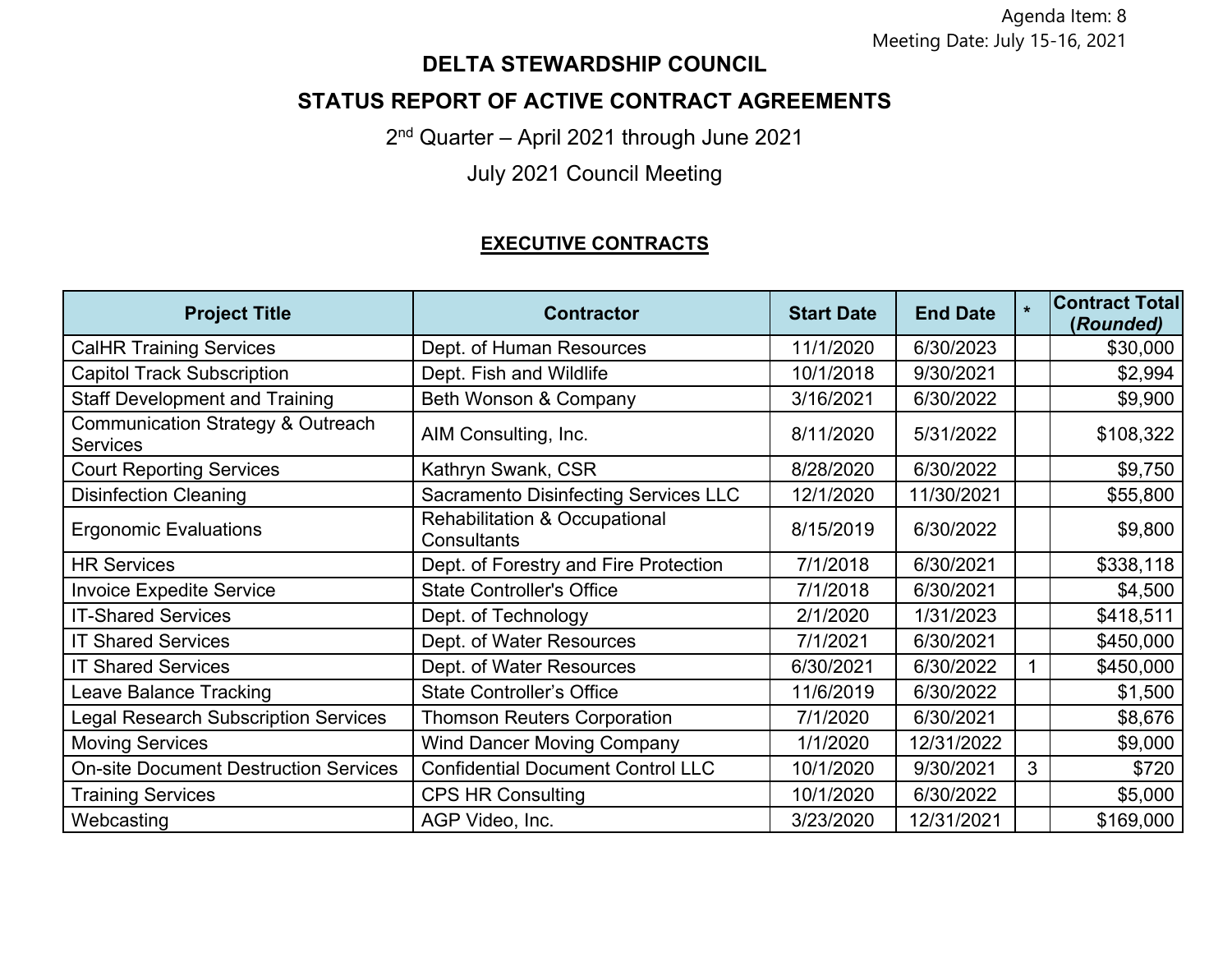### **SCIENCE CONTRACTS**

| <b>Project Title</b>                                                          | <b>Contractor</b>                                        | <b>Start Date</b> | <b>End Date</b> | $\star$ | <b>Contract Total</b><br>(Rounded) |
|-------------------------------------------------------------------------------|----------------------------------------------------------|-------------------|-----------------|---------|------------------------------------|
| 2021 Bay Delta Science Conference<br><b>Coordination and Virtual Platform</b> | Zynger Events, Inc.                                      | 1/11/2021         | 6/30/2021       |         | \$65,500                           |
| 2022 State of Bay-Delta Science Lead<br>Author: Chapter 1                     | San Francisco State University                           | 5/14/2021         | 12/31/2022      |         | \$26,619                           |
| 2022 State of Bay-Delta Science Co-<br>Authors: Chapter 1                     | <b>SFEI/Aquatic Science Center</b>                       | 8/1/2021          | 6/30/2022       |         | \$8,882                            |
| 2022 State of Bay-Delta Science Lead<br>Author: Chapter 4A                    | The Regents of the University of<br>California, Berkeley | 7/1/2021          | 12/31/2022      |         | \$11,327                           |
| 2022 State of Bay-Delta Science Lead<br>Author: Chapter 5                     | <b>UC Santa Cruz</b>                                     | 7/1/2021          | 12/31/2022      |         | \$37,150                           |
| 2022 State of Bay Delta Science Lead<br>Author-Ch 6                           | <b>USGS</b>                                              | 4/1/2021          | 12/31/2022      |         | \$35,985                           |
| Academic Coordinator II (Social Scientist<br><b>Extension Specialist)</b>     | <b>UC San Diego</b>                                      | 3/18/2020         | 4/30/2023       |         | \$430,994                          |
| Bay-Delta Enterprise Implementation                                           | <b>SFEI/Aquatic Science Center</b>                       | 6/1/2017          | 4/30/2022       |         | \$1,472,717                        |
| Climate Change Project Work Team<br>Leadership                                | <b>USGS</b>                                              | 5/1/2020          | 4/30/2023       | 2,<br>3 | \$278,490                          |
| Delta Mercury Control Program<br><b>Independent Scientific Review Panel</b>   | <b>Carl Mitchell</b>                                     | 4/22/2019         | 4/30/2021       |         | \$13,800                           |
| Delta Mercury Control Program<br><b>Independent Scientific Review Panel</b>   | <b>Robert Mason</b>                                      | 4/22/2019         | 4/30/2021       |         | \$14,600                           |
| Delta Mercury Control Program<br>Independent Scientific Review Panel          | <b>Brian Branfireun</b>                                  | 4/22/2019         | 4/30/2021       |         | \$17,000                           |

- 1 New Agreements approved or in progress within last 90 days.
- 2 Amended Agreements approved or in progress within last 90 days. *TIME EXTENSION*
- 3 Amended Agreements approved or in progress within last 90 days. *DOLLAR CHANGE*
- 4 **COUNCIL ACTION ITEM –** New/Amended Agreement within last 90 days that is approaching or greater than \$500,000.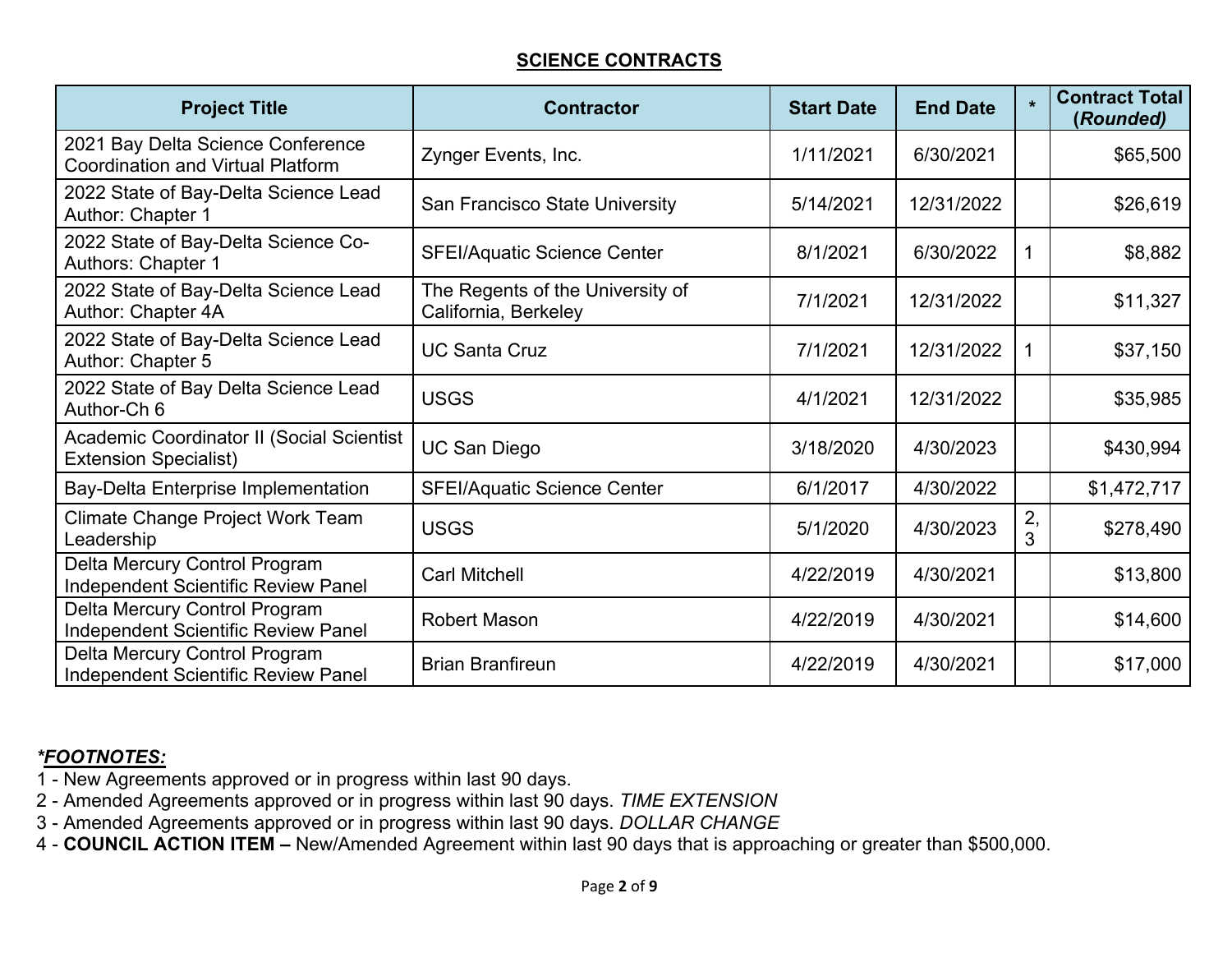| <b>Project Title</b>                                                                                                                         | <b>Contractor</b>                     | <b>Start Date</b> | <b>End Date</b> | $\star$ | <b>Contract Total</b><br>(Rounded) |
|----------------------------------------------------------------------------------------------------------------------------------------------|---------------------------------------|-------------------|-----------------|---------|------------------------------------|
| Delta Mercury Control Program<br><b>Independent Scientific Review Panel</b>                                                                  | Smithsonian Institute                 | 4/25/2019         | 4/30/2021       |         | \$13,800                           |
| Delta Mercury Control Program<br><b>Independent Scientific Review Panel</b>                                                                  | Aqua Lux Lucis, Inc.                  | 10/08/2020        | 4/30/2021       |         | \$6,600                            |
| Delta Science Fellows Program 2020<br>and State Policy Fellows 2020/2021                                                                     | <b>UC San Diego</b>                   | 7/1/2019          | 4/30/2022       |         | \$2,046,222                        |
| Delta Science Program Proposal<br><b>Solicitation Review Services</b>                                                                        | <b>UC San Diego</b>                   | 11/3/2020         | 6/30/2024       |         | \$433,648                          |
| <b>Delta Science Tracker</b>                                                                                                                 | ESSA Technologies, Ltd.               | 5/12/2020         | 4/30/2022       |         | \$449,803                          |
| <b>Enhancing Decision-Support Predictions</b><br>for Management Actions to Benefit Delta<br>Smelt: Developing a Path Forward                 | <b>Resource Management Associates</b> | 9/7/2020          | 4/30/2021       |         | \$9,600                            |
| Independent Science Board Support and<br><b>Technical Expertise Services</b>                                                                 | <b>UC San Diego</b>                   | 9/1/2021          | 6/30/2024       | 1,<br>4 | \$814,570                          |
| <b>Operation Baseline 2.0</b>                                                                                                                | Virginia Institute of Marine Science  | 5/15/2020         | 4/30/2022       |         | \$155,520                          |
| <b>Operation Baseline 2.0</b>                                                                                                                | <b>USGS</b>                           | 6/29/2020         | 4/30/2022       |         | \$943,645                          |
| <b>Operation Baseline 2.0</b>                                                                                                                | <b>BSA Environmental Services</b>     | 6/9/2020          | 4/30/2022       |         | \$200,000                          |
| Otolith juvenile salmonid research                                                                                                           | <b>UC Davis</b>                       | 6/24/2020         | 5/31/2022       |         | \$372,910                          |
| PSN 18/19 -<br>An Evaluation of Sublethal and Latent<br><b>Pyrethroid Toxicity Across Salinity</b><br><b>Gradient Two Delta Fish Species</b> | <b>Oregon State University</b>        | 6/30/2019         | 12/31/2021      |         | \$494,663                          |
| PSN 18/19 -<br>An Improved Genomics Tool<br><b>Characterizing Life History Diversity</b><br><b>Promoting Resilience CV Chinook</b><br>Salmon | <b>Michigan State University</b>      | 6/30/2019         | 2/28/2022       |         | \$632,909                          |

- 1 New Agreements approved or in progress within last 90 days.
- 2 Amended Agreements approved or in progress within last 90 days. *TIME EXTENSION*
- 3 Amended Agreements approved or in progress within last 90 days. *DOLLAR CHANGE*
- 4 **COUNCIL ACTION ITEM –** New/Amended Agreement within last 90 days that is approaching or greater than \$500,000.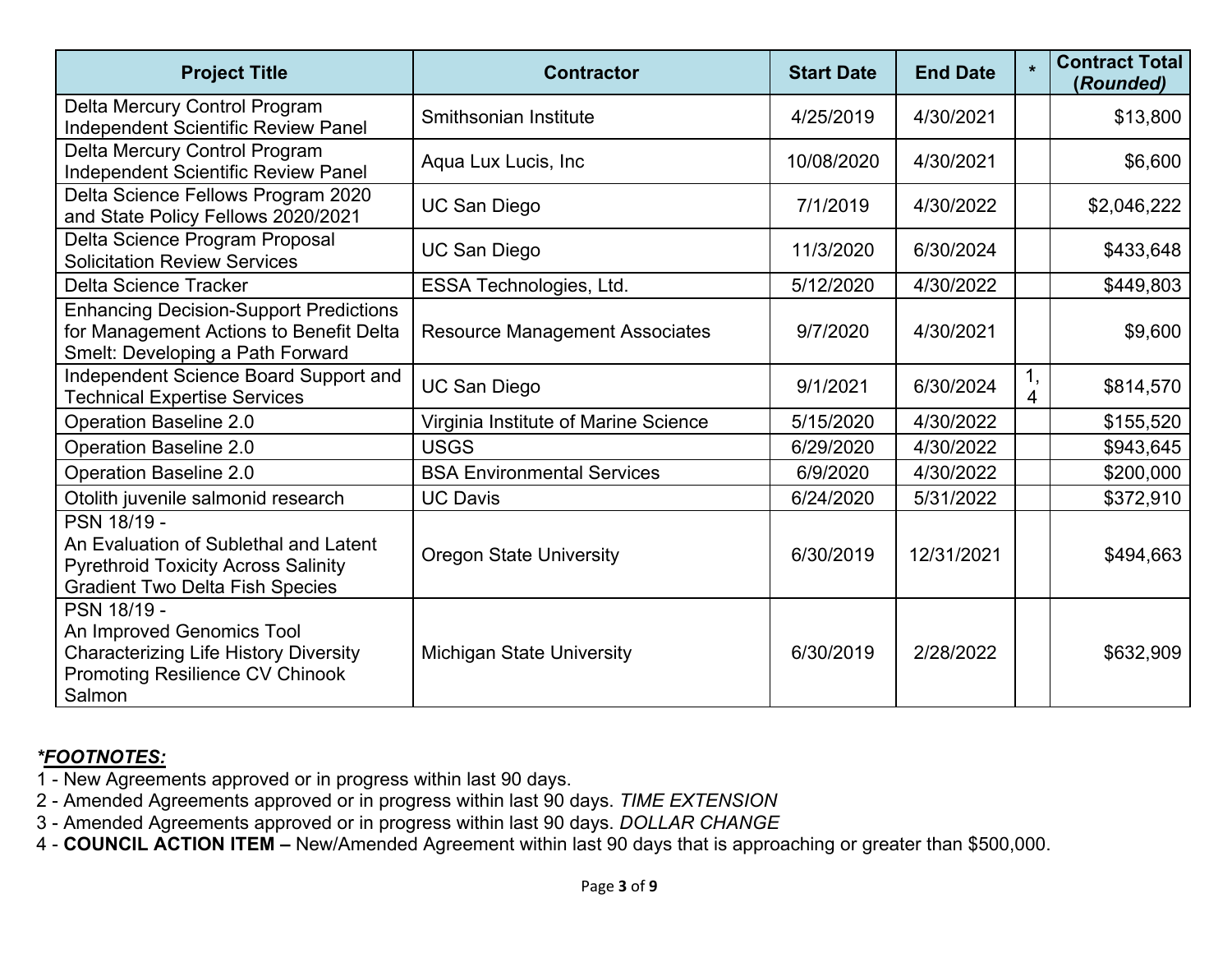| <b>Project Title</b>                                                                                                                | <b>Contractor</b>                    | <b>Start Date</b> | <b>End Date</b> | $\star$ | <b>Contract Total</b><br>(Rounded) |
|-------------------------------------------------------------------------------------------------------------------------------------|--------------------------------------|-------------------|-----------------|---------|------------------------------------|
| PSN 18/19 -<br><b>Assessing Sediment Nutrient Storage</b><br>and Release in the Delta                                               | <b>USGS</b>                          | 6/30/2019         | 2/1/2022        |         | \$510,974                          |
| PSN 18/19 -<br><b>Assessing Sediment Nutrient Storage</b><br>and Release in the Delta                                               | <b>UC Davis</b>                      | 6/30/2019         | 2/1/2022        |         | \$178,901                          |
| PSN 18/19 -<br><b>Assessing Sediment Nutrient Storage</b><br>and Release in the Delta                                               | <b>SFEI/Aquatic Science Center</b>   | 7/1/2019          | 4/30/2022       |         | \$15,924                           |
| PSN 18/19 -<br>Changes in Organic Carbon and Food<br>Resources in Response to Historical<br>Events in SSJ Delta                     | Virginia Institute of Marine Science | 6/30/2019         | 4/30/2022       |         | \$199,483                          |
| PSN 18/19 -<br><b>Evaluating Juvenile Salmonid Behavioral</b><br>Responses to Hydrodynamic Conditions<br>in SSJ Delta               | <b>State Water Contractors</b>       | 6/30/2019         | 4/20/2022       |         | \$445,921                          |
| PSN 18/19 -<br>Impact of Temperature and<br><b>Contaminants on Chinook Salmon</b><br>Survival: A Multi-Stressor Approach            | <b>NOAA Fisheries</b>                | 8/1/2019          | 6/30/2023       |         | \$478,048                          |
| PSN 18/19 -<br>Improving Green Sturgeon Population<br><b>Migration and Monitoring</b>                                               | <b>UC Santa Cruz</b>                 | 2/1/2020          | 1/31/2022       |         | \$487,440                          |
| PSN 18/19 -<br>Integrated Science, Management of<br>Nutrient Salt, Mercury Export from SJ<br><b>River Wetland Tributaries Delta</b> | <b>UC Merced</b>                     | 6/30/2019         | 4/30/2022       |         | \$863,160                          |

- 1 New Agreements approved or in progress within last 90 days.
- 2 Amended Agreements approved or in progress within last 90 days. *TIME EXTENSION*
- 3 Amended Agreements approved or in progress within last 90 days. *DOLLAR CHANGE*
- 4 **COUNCIL ACTION ITEM –** New/Amended Agreement within last 90 days that is approaching or greater than \$500,000.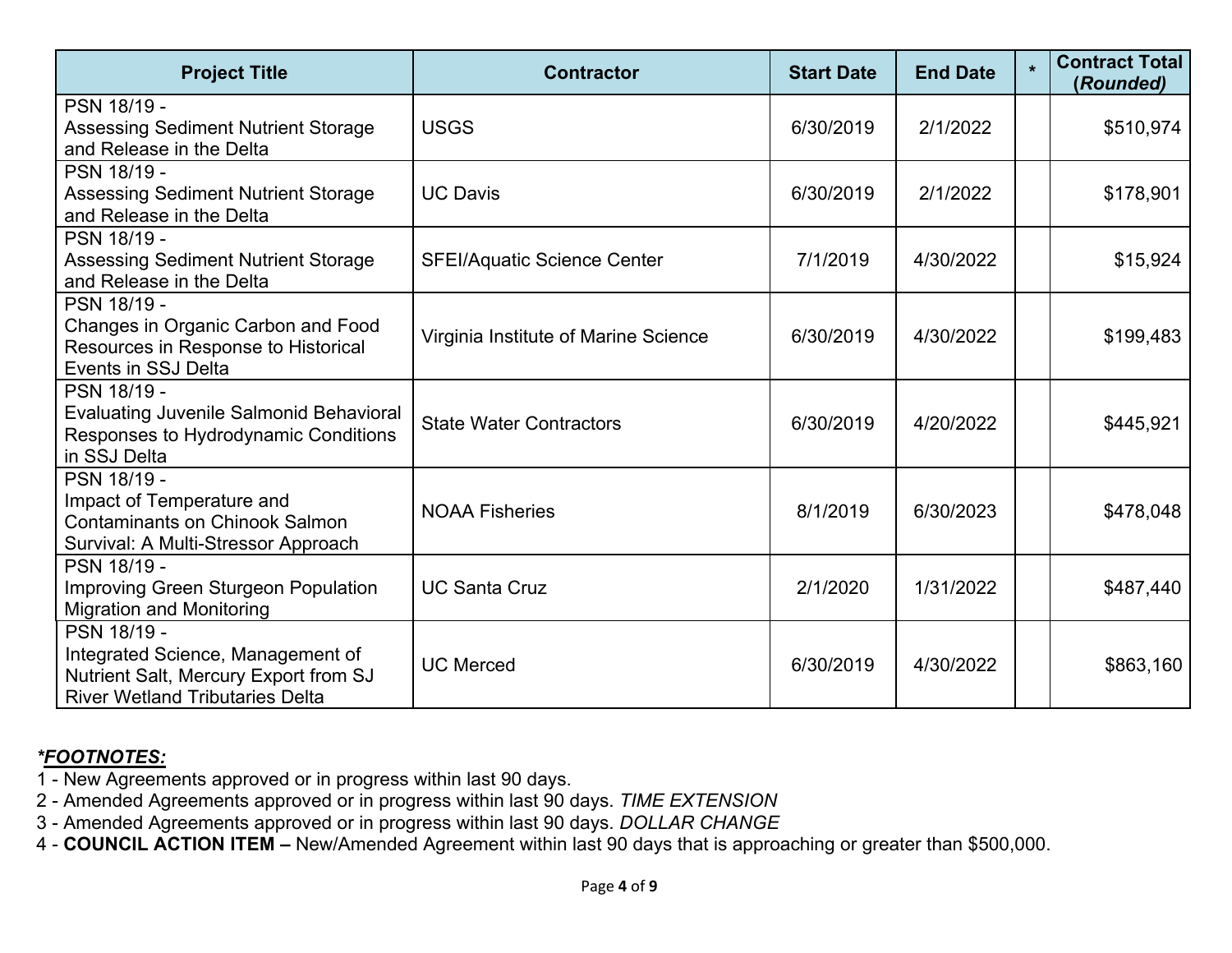| <b>Project Title</b>                                                                                                       | <b>Contractor</b>                     | <b>Start Date</b> | <b>End Date</b> | $\star$ | <b>Contract Total</b><br>(Rounded) |
|----------------------------------------------------------------------------------------------------------------------------|---------------------------------------|-------------------|-----------------|---------|------------------------------------|
| PSN 18/19 -<br>Low-cost Satellite Remote Sensing of<br>SSJ Delta Enhance Mapping Invasive<br>and Native Aquatic Vegetation | <b>UC Davis</b>                       | 6/30/2019         | 12/31/2021      | 2,<br>3 | \$425,346                          |
| PSN 18/19 -<br><b>Next Generation Multi-Hazard Levee</b><br><b>Risk Assessment</b>                                         | <b>UC Los Angeles</b>                 | 6/30/2019         | 2/1/2022        |         | \$271,182                          |
| PSN 18/19 -<br><b>Next Generation Multi-Hazard Levee</b><br><b>Risk Assessment</b>                                         | <b>Bachand and Associates</b>         | 6/30/2019         | 2/1/2022        |         | \$160,431                          |
| PSN 18/19 -<br><b>Next Generation Multi-Hazard Levee</b><br><b>Risk Assessment</b>                                         | HydroFocus, Inc.                      | 6/30/2019         | 2/1/2022        |         | \$149,001                          |
| PSN 18/19 -<br><b>Next Generation Multi-Hazard Levee</b><br><b>Risk Assessment</b>                                         | Resource Management Associates, Inc.  | 6/30/2019         | 4/30/2021       |         | \$100,490                          |
| PSN 18/19 -<br><b>Next Generation Multi-Hazard Levee</b><br><b>Risk Assessment</b>                                         | Lawrence Berkeley National Laboratory | 6/30/2019         | 2/1/2022        |         | \$250,000                          |
| PSN 18/19 -<br><b>Quantifying Contribution of Tidal Flow</b><br>Variation to survival Juvenile Chinook<br>Salmon           | <b>USGS</b>                           | 6/30/2019         | 2/1/2022        |         | \$744,391                          |
| PSN 18/19 -<br><b>Quantifying Contribution of Tidal Flow</b><br>Variation to survival Juvenile Chinook<br>Salmon           | Resource Management Associates, Inc.  | 6/30/2019         | 2/1/2022        |         | \$250,235                          |

- 1 New Agreements approved or in progress within last 90 days.
- 2 Amended Agreements approved or in progress within last 90 days. *TIME EXTENSION*
- 3 Amended Agreements approved or in progress within last 90 days. *DOLLAR CHANGE*
- 4 **COUNCIL ACTION ITEM –** New/Amended Agreement within last 90 days that is approaching or greater than \$500,000.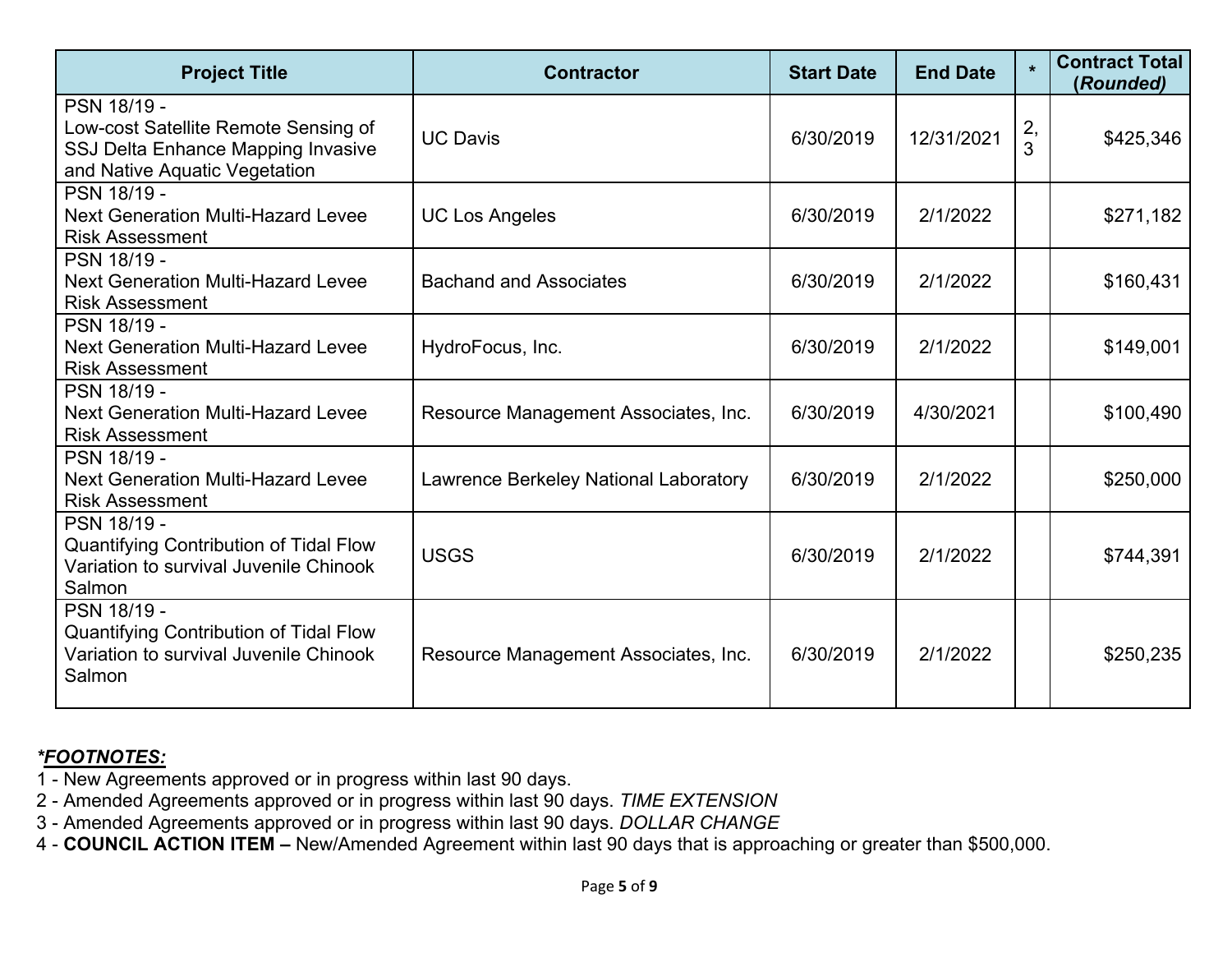| <b>Project Title</b>                                                                                                                                                               | <b>Contractor</b>              | <b>Start Date</b> | <b>End Date</b> | $\star$                  | <b>Contract Total</b><br>(Rounded) |
|------------------------------------------------------------------------------------------------------------------------------------------------------------------------------------|--------------------------------|-------------------|-----------------|--------------------------|------------------------------------|
| PSN 18/19 -<br><b>Recreational Hunting Eco Service</b><br><b>Restoration Bay-Delta Watershed</b>                                                                                   | <b>Santa Clara University</b>  | 6/30/2019         | 2/28/2022       |                          | \$236,377                          |
| PSN 18/19 -<br><b>Resolving Contradictions in Foodweb</b><br><b>Support for Native Pelagic Fishes</b>                                                                              | San Francisco State University | 6/30/2019         | 2/1/2022        |                          | \$1,064,896                        |
| PSN 18/19 -<br><b>Synchrony of Native Fish Movements:</b><br><b>Synthesis Science Toward Adaptive</b><br>Water Management in CV                                                    | <b>UC Davis</b>                | 6/30/2019         | 4/30/2022       |                          | \$742,415                          |
| PSN 18/19 -<br><b>Tidal Wetland Restoration Bay-Delta</b><br>Region: Developing Tools Measure<br><b>Carbon Sequestration Subsidence</b><br><b>Reversal, and Climate Resilience</b> | <b>CSU East Bay</b>            | 6/30/2019         | 2/1/2022        |                          | \$980,768                          |
| Remote sensing of the Sacramento-San<br>Joaquin Delta to enhance mapping for<br>invasive and native aquatic plant species                                                          | <b>UC Davis</b>                | 10/20/2020        | 06/30/2022      |                          | \$329,910                          |
| Reproducible Research Techniques for<br><b>Synthesis: Facilitated Training</b>                                                                                                     | <b>UC Santa Barbara</b>        | 6/30/2020         | 5/31/2022       |                          | \$177,407                          |
| San Francisco Estuary and Watershed<br>Science Journal-2020                                                                                                                        | <b>UC Davis</b>                | 7/1/2020          | 6/30/2022       |                          | \$884,329                          |
| <b>SBDS Editorial Board member</b>                                                                                                                                                 | <b>Cliff Dahm</b>              | 8/19/2020         | 4/30/2022       |                          | \$41,316                           |
| Science Communication Support for the<br><b>Bay-Delta Estuary Science Enterprise</b>                                                                                               | Maven's Notebook               | 12/7/2020         | 6/30/2023       |                          | \$157,500                          |
| Science for adaptive management of<br>juvenile spring-run Chinook San Joaquin<br>River                                                                                             | <b>UC Davis</b>                | 10/9/2020         | 2/1/2023        | $\overline{2}$<br>3<br>4 | \$522,829                          |

1 - New Agreements approved or in progress within last 90 days.

2 - Amended Agreements approved or in progress within last 90 days. *TIME EXTENSION* 

3 - Amended Agreements approved or in progress within last 90 days. *DOLLAR CHANGE* 

4 - **COUNCIL ACTION ITEM –** New/Amended Agreement within last 90 days that is approaching or greater than \$500,000.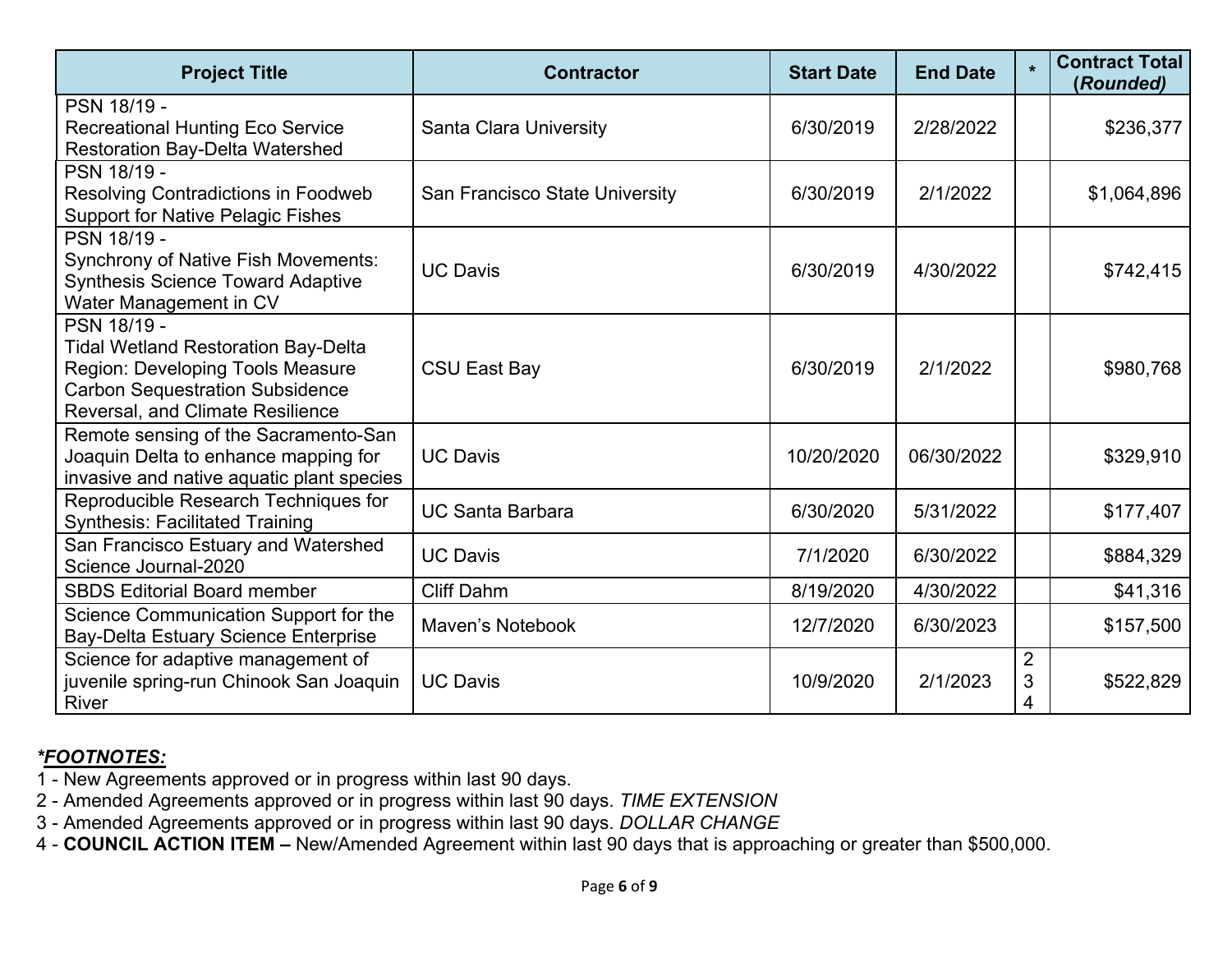| <b>Project Title</b>                                                                                                  | <b>Contractor</b>                   | <b>Start Date</b> | <b>End Date</b> | $\star$ | <b>Contract Total</b><br>(Rounded) |
|-----------------------------------------------------------------------------------------------------------------------|-------------------------------------|-------------------|-----------------|---------|------------------------------------|
| Synthesis of juvenile salmon growth,<br>condition and Delta habitat use among<br>extreme hydrologic conditions (2020- |                                     |                   |                 |         |                                    |
| 2022)                                                                                                                 | <b>UC Davis</b>                     | 6/18/2020         | 5/31/2022       |         | \$372,910                          |
| <b>Science Writing Summarizing</b><br>Symposium on Ecosystems Thresholds                                              | Erik Grijalva                       | 10/14/2019        | 6/30/2022       |         | \$7,000                            |
| Science Writing Summarizing the eDNA<br>Symposium                                                                     | Raman Nagarajan                     | 1/15/2020         | 4/30/2022       |         | \$7,000                            |
| Science Partnership to Support the San<br><b>Francisco Estuary</b>                                                    | Association of Bay Area Governments | 2/2/2021          | 6/30/2023       | 4       | \$946,246                          |
| <b>Symposium on Salinity Report</b>                                                                                   | <b>Cameron Ghalambor</b>            | 9/26/2018         | 6/30/2021       |         | \$7,000                            |
| Thiamine Deficiency Research in CV<br><b>Chinook Salmon</b>                                                           | <b>UC Davis</b>                     | 10/06/2020        | 4/30/2022       |         | \$389,829                          |

#### **PLANNING CONTRACTS**

| <b>Project Title</b>                                                               | <b>Contractor</b>                        | <b>Start Date</b> | <b>End Date</b> |   | <b>Contract Total</b> |
|------------------------------------------------------------------------------------|------------------------------------------|-------------------|-----------------|---|-----------------------|
| <b>Civic Spark Fellow</b>                                                          | <b>Local Government Commission</b>       | 9/3/2020          | 9/2/2021        | 3 | \$31,500              |
| Delta Adapts Community Engagement                                                  | Fathers & Families of San Joaquin        | 2/25/2021         | 6/30/2021       |   | \$3,000               |
| Delta Adapts Community Engagement                                                  | <b>Restore the Delta</b>                 | 2/18/2021         | 6/30/2021       |   | \$2,990               |
| Delta Adapts Community Engagement                                                  | Little Manila Foundation                 | 2/3/2021          | 6/30/2021       |   | \$3,000               |
| Delta Plan Amendments -- see Task<br>Orders (TO) below                             | <b>Stantec Consulting Services, Inc.</b> | 6/30/2016         | 12/31/2021      |   | \$6,010,000           |
| TO#1 - Strategic Plan Development for<br>Water Storage, Conveyance &<br>Operations | <b>Stantec Consulting Services, Inc.</b> | 7/29/2016         | 6/30/2017       |   | \$146,010             |

- 1 New Agreements approved or in progress within last 90 days.
- 2 Amended Agreements approved or in progress within last 90 days. *TIME EXTENSION*
- 3 Amended Agreements approved or in progress within last 90 days. *DOLLAR CHANGE*
- 4 **COUNCIL ACTION ITEM –** New/Amended Agreement within last 90 days that is approaching or greater than \$500,000.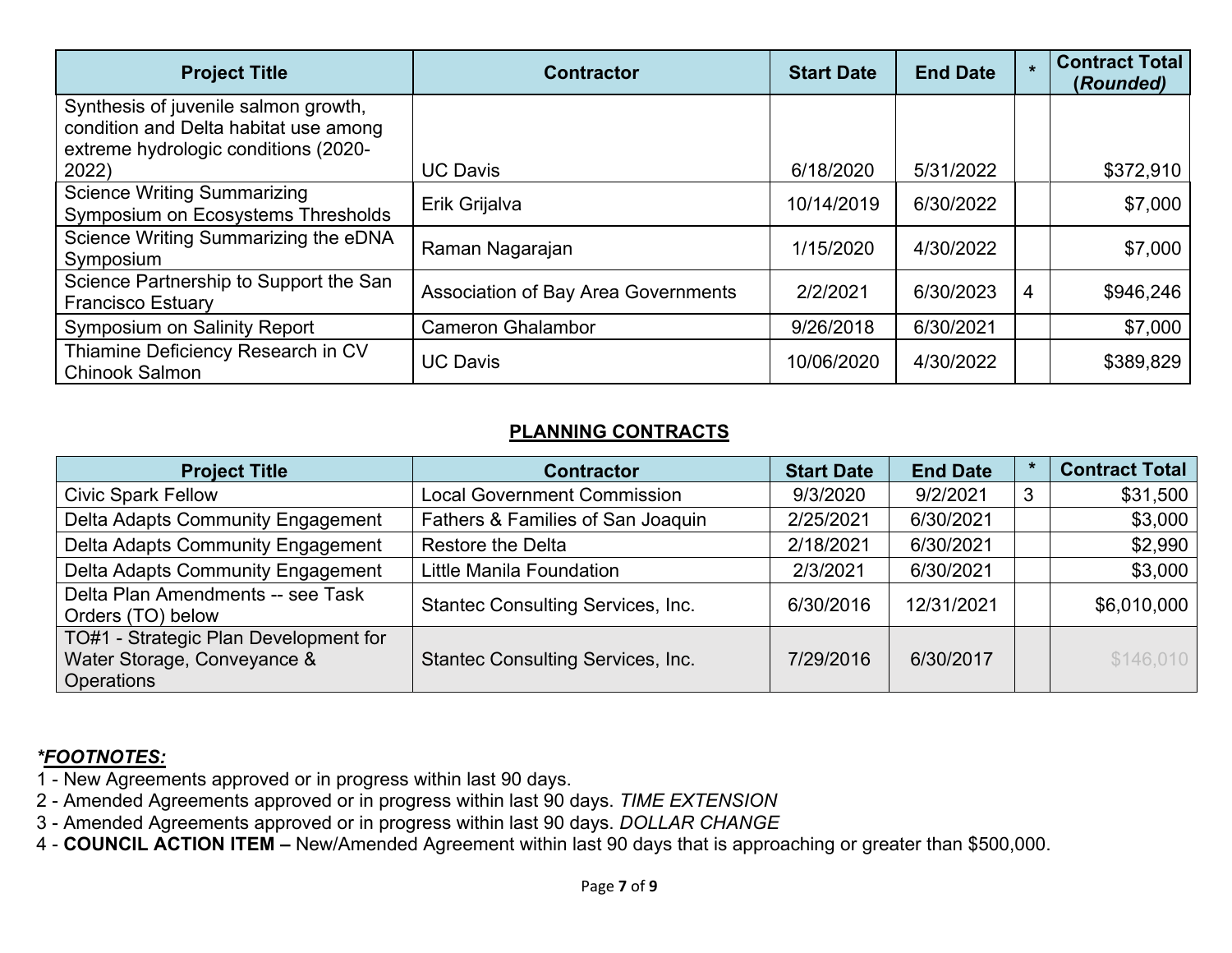| <b>Project Title</b>                                                                                       | <b>Contractor</b>                        | <b>Start Date</b> | <b>End Date</b> | $\star$       | <b>Contract Total</b> |
|------------------------------------------------------------------------------------------------------------|------------------------------------------|-------------------|-----------------|---------------|-----------------------|
| TO#2 - Project Management and<br>Coordination                                                              | <b>Stantec Consulting Services, Inc.</b> | 6/27/2016         | 3/31/2021       |               | \$545,295             |
| TO#3 - CEQA for Delta Plan<br><b>Amendments</b>                                                            | <b>Stantec Consulting Services, Inc.</b> | 1/01/2017         | 6/30/2018       |               | \$1,982,934           |
| TO#4 - Conveyance, Storage Systems &<br>Operations of Both Delta Plan<br>Amendment                         | <b>Stantec Consulting Services, Inc.</b> | 1/01/2017         | 3/31/2018       |               | \$198,176             |
| TO#5 - Support for the Delta Plan<br>Amendment to Ch 4-Protect, Restore<br>and Enhance the Delta Ecosystem | <b>Stantec Consulting Services, Inc.</b> | 10/16/2017        | 3/31/2021       |               | \$856,818             |
| TO#6 - CEQA for the Delta Plan<br>Amendment to Ch 4-Protect, Restore<br>and Enhance the Delta Ecosystem    | <b>Stantec Consulting Services, Inc.</b> | 5/01/2018         | 12/31/2021      |               | \$1,179,369           |
| TO#7 - Support for Delta Plan<br><b>Amendments Rulemaking Process</b>                                      | <b>Stantec Consulting Services, Inc.</b> | 6/01/2018         | 12/31/2021      |               | \$431,869             |
| TO#8 - 5 Year DP Review                                                                                    | Stantec Consulting Services, Inc.        | 6/01/2018         | 12/31/2019      |               | \$349,950             |
| TO#9 - Delta Levees Analysis Update                                                                        | <b>Stantec Consulting Services, Inc.</b> | 4/1/2020          | 3/31/2021       |               | \$317,736             |
| <b>Task Order Totals:</b>                                                                                  |                                          |                   |                 |               | \$6,008,167           |
| <b>Climate Change Vulnerability</b><br>Assessment (TO) below                                               | <b>AECOM</b>                             | 6/30/2018         | 6/30/2023       | 2,<br>3,<br>4 | \$830,000             |
| TO#1 - Project Scope and Organization                                                                      | <b>AECOM</b>                             | 7/01/2018         | 6/30/2019       |               | \$100,601             |
| TO#2 - Vulnerability Assessment<br>Support                                                                 | <b>AECOM</b>                             | 7/01/2019         | 6/30/2020       |               | \$308,860             |
| TO#2 - Amendment 1                                                                                         | <b>AECOM</b>                             | 11/4/2019         | 6/30/2020       |               | \$77,993              |
| TO#2 - Amendment 2                                                                                         | <b>AECOM</b>                             | 4/8/2020          | 6/30/2020       |               | \$105,501             |

- 1 New Agreements approved or in progress within last 90 days.
- 2 Amended Agreements approved or in progress within last 90 days. *TIME EXTENSION*
- 3 Amended Agreements approved or in progress within last 90 days. *DOLLAR CHANGE*
- 4 **COUNCIL ACTION ITEM –** New/Amended Agreement within last 90 days that is approaching or greater than \$500,000.